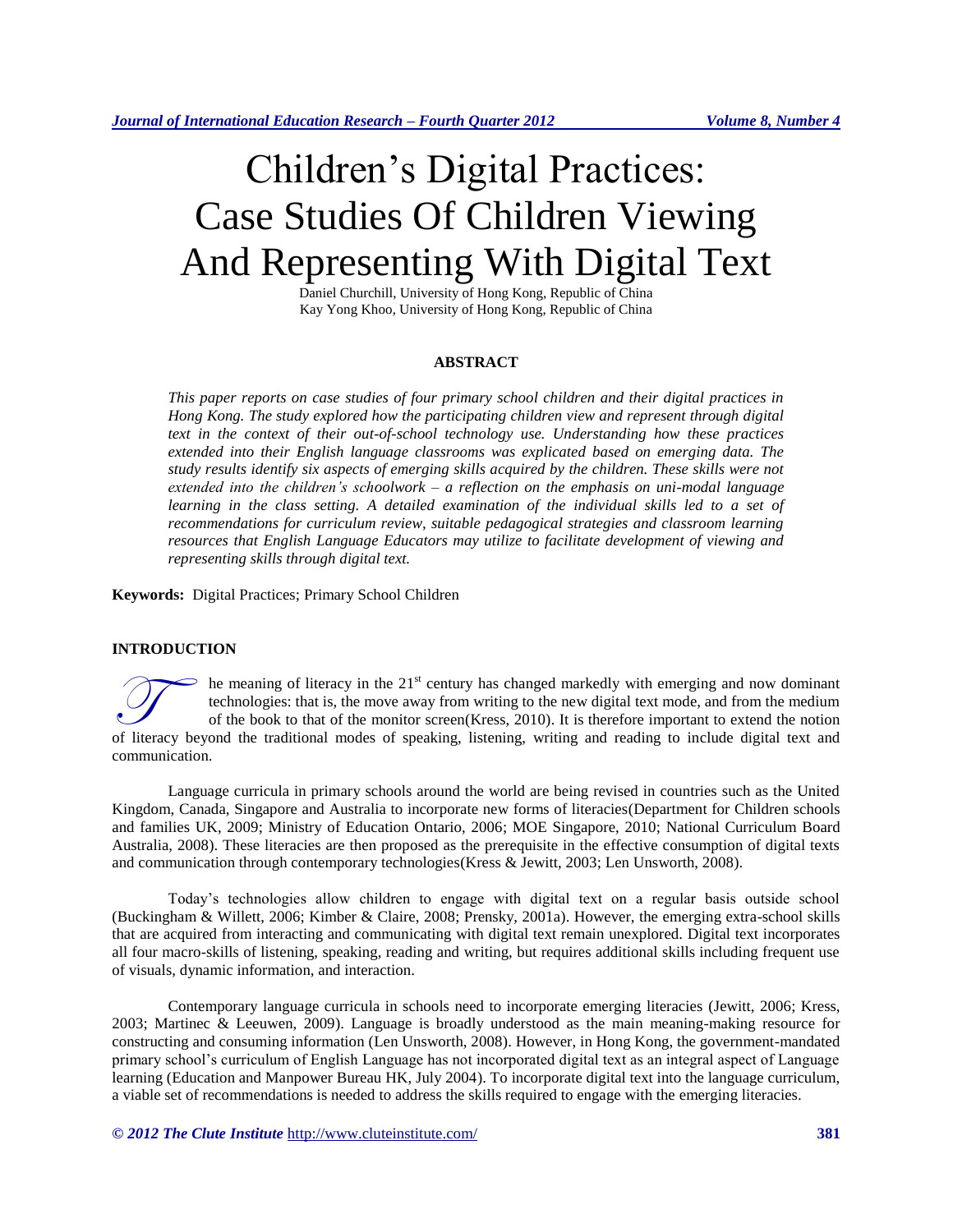### *Journal of International Education Research – Fourth Quarter 2012 Volume 8, Number 4*

There is an emerging gap between children's out-of-school digital practices and practices in the primary school English Language classroom in Hong Kong (which remain focused on linguistic learning). The literature suggests four areas of digital practices that impact the engagement on monitor screens:

- 1. The ability to recognize and create elements in different modes [\(Jewitt, 2006;](#page-10-6) [Len Unsworth, 2008\)](#page-11-2);
- 2. The ability to apply the affordances of modes in meaning making [\(Jewitt, 2006;](#page-10-6) [Kress, 2003;](#page-10-7) [Martinec &](#page-10-8)  [Leeuwen, 2009\)](#page-10-8);
- 3. The ability to link elements of information in different modes contextually in spatial or temporal layouts [\(Kress, 2010;](#page-10-0) [Leeuwen, 2005\)](#page-10-10); and
- 4. The ability to navigate on screens [\(Leeuwen, 2005;](#page-10-10) [Martinec & Leeuwen, 2009\)](#page-10-8).

These four areas of digital practices are also evidenced among the children, who participate in various social networking sites regularly. Their semantic practices involve not just engagement with written text, but also elements of other modes [\(Connelly, 2008;](#page-10-11) [Cope & Kalantzis, 2000;](#page-10-12) [Len Unsworth, 2008\)](#page-11-2). The escalation of their engagement on different sites has resulted in children of today quickly adapting to the different navigation potential on screens [\(Gee, 2003;](#page-10-13) [Prensky, 2001b\)](#page-11-4). They are also obtaining screen-based information with different layouts of different mode composition [\(Walsh, Asha, & Sprainger, 2007\)](#page-11-5). Based on this concise review, we may conclude that there are skills to be derived from children's intuitive understandings arising from their natural interactions with digital text. The skills utilize but are additional to listening, speaking, reading and writing, and involve frequent use of visuals, dynamic information, and interaction through digital text. Such skills are categorized in the literature as viewing and representing [\(Kress, 2010;](#page-10-0) [MOE Singapore, 2010\)](#page-11-0).

Hong Kong is currently in a transition where the primary school English Language curriculum has not yet incorporated changes in the new literacies. The purpose of this study was to investigate in detail aspects of participating children's viewing and representing skills and how they extended their viewing and representing skills into their formal schoolwork and independent school projects.

#### **METHODOLOGY**

The study explored four cases of primary school-aged children. The methodology of the study was qualitative [\(Gay, Mills, & Airasian, 2006;](#page-10-14) [Merriam, 1988,](#page-10-15) [2009;](#page-10-16) [Yin, 1994\)](#page-11-6). The study explored digital practices that emerged from the children's out-of-school uses of technology and how these extended to formal school activities, whether initiated by teachers in formal learning, or applied independently by the children in their independent schoolwork. Two research questions guided the data collection and analysis of this study:

- 1 What digital literacy practices emerge from the participating children's out-of-school technology use?
- 2 How have these practices been extended to school activities?

Students were recruited using a purposeful sampling strategy at a tuition centre in Hong Kong. The centre operates primary school English Language tuition classes supplementary to the Hong Kong government school syllabus. It has implemented an e-learning system to support delivery of its program. Four children were selected according to the three selection criteria determined by the researcher in order to obtain rich qualitative data. These criteria were: (i) participants regularly viewed or represented messages in blogs or social media tools like Facebook; (ii) they used the Internet at least weekly and (iii) they were students from primary-six level, the highest level of primary school. The research also investigated the children's digital-related schoolwork in their school.

The collection of data occurred over a period of eight months. The study included observations, video recordings, interviews and personal documents (digital artifacts) study and was structured into two stages (see Figure 1). The study was explorative. It involved collection of visual and narrative data and digital artifacts during the two stages. Stage One focused on exploring the viewing and representing skills of the participating children. Stage Two focused on how the children extend the skills into their school activities. Understandings emerging from the first stage of the study facilitated data collection in the second stage.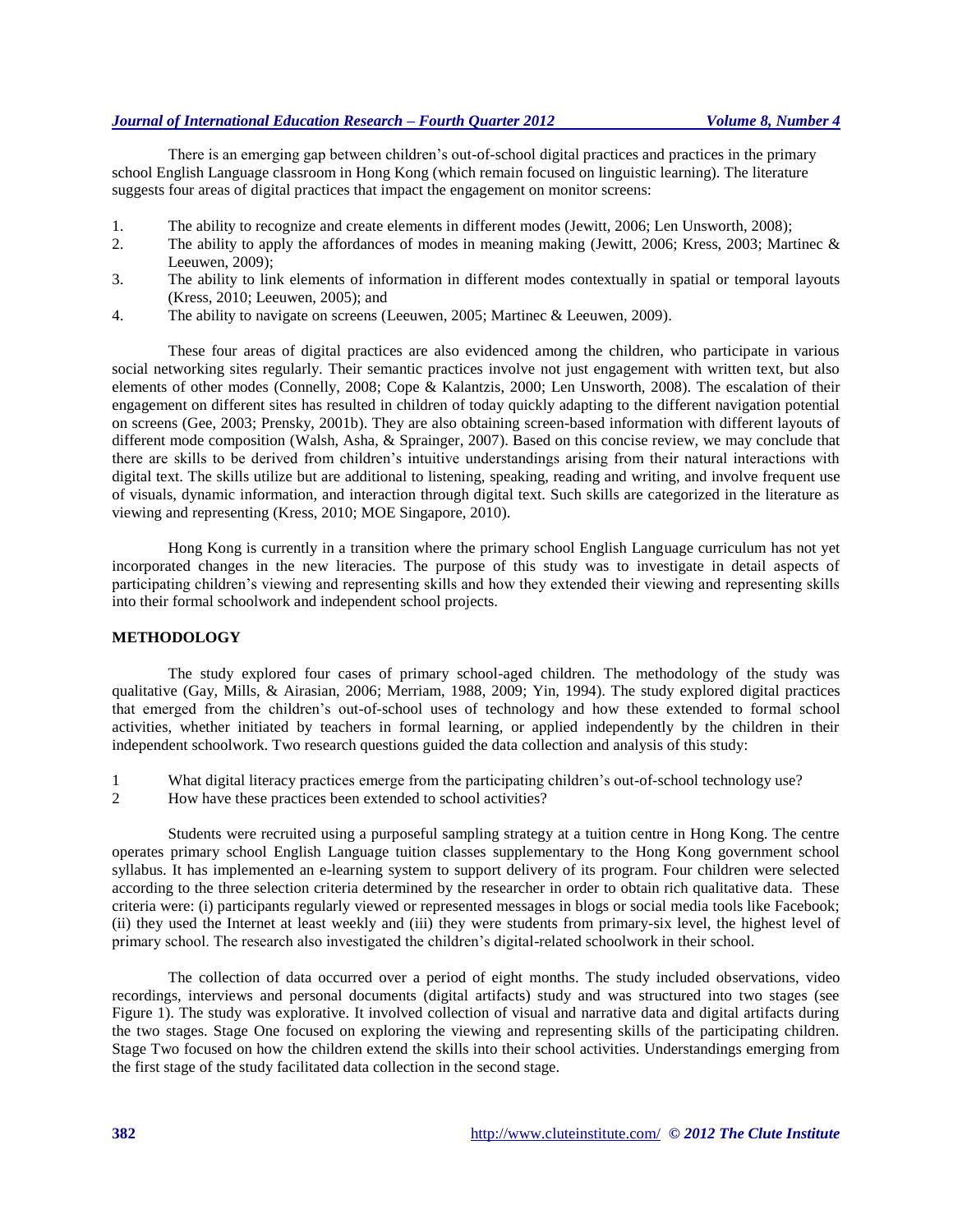# **PARTICIPANTS**

Four cases were identified after discussing the selection criteria with the teachers. The participating children were from different schools and had enrolled themselves in the same tuition centre.

The study participants' profiles are presented in Table 1. Pseudonyms are used to safeguard their anonymity. The study was conducted after relevant ethical clearance was secured. Initially, a group of children were briefed about the study and roles of participants before being asked to consider participating. Those who agreed to participate were given a consent form to take home to their parents. Signed parental consent was required.

| Table 1. The details derived from the selection criteria for the four cases |                  |                             |                  |  |
|-----------------------------------------------------------------------------|------------------|-----------------------------|------------------|--|
| Participant *                                                               | Hours/Week spent | <b>Regular Viewing</b>      | Gender/Level     |  |
|                                                                             | with Computers   | and Representing Activities |                  |  |
| Angel                                                                       | 16               | Facebook.com                | Female/Primary 6 |  |
| Winnie                                                                      |                  | myblog.yahoo.com            | Female/Primary 6 |  |
| Nicole                                                                      |                  | Oooza.hk                    | Female/Primary 6 |  |
| Wong                                                                        | 4.5              | Facebook.com                | Female/Primary 6 |  |

\* Pseudonyms are used to protect the participants' identities.



Figure 1. The Procedure of The Research Methodology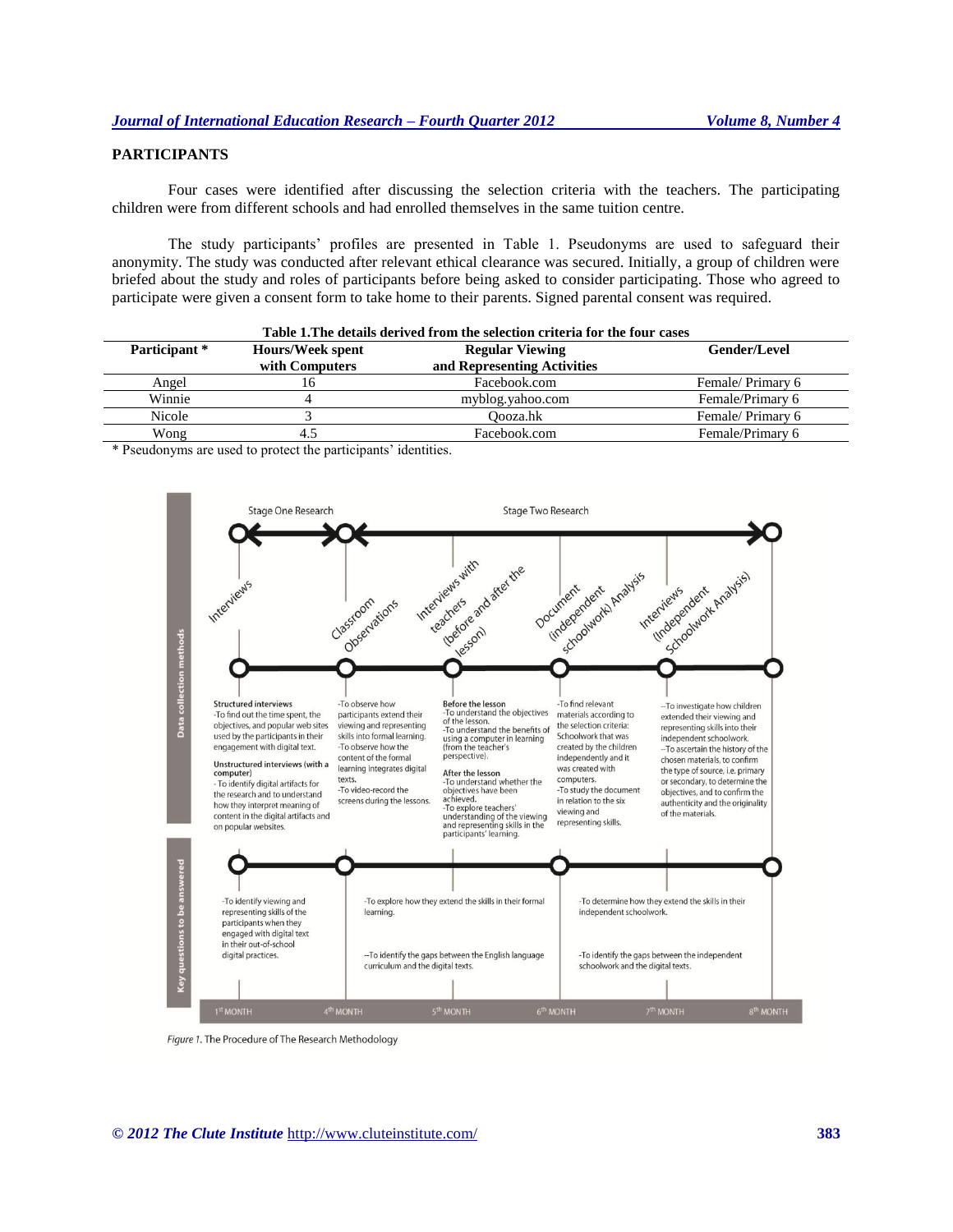## **RESULTS: THE DIGITAL SKILLS DEVELOPED BY THE PARTICIPANTS**

#### **Participant One: Angel, a multi-mode representing practitioner**

Angel is an eleven-year-old girl from a middle-class Hong Kong Chinese family. For her, technology was an important part of her life. She claimed that her hobby was to design with graphic design software, such as Windows Paints and Photoshop. She also stated that she communicated regularly with her friends in Facebook; she read and replied to messages from her friends and created new messages in her social networking account. The researcher found that in her Facebook messages, the information was in multi-modes - i.e. videos, images, verbal narrations and writing. From day one of the study, Angel demonstrated a strong tendency to seek out information on the Internet, including looking up the meaning of words with online dictionaries. The researcher requested Angel to suggest interesting messages in her Facebook account using images, video clips or songs (i.e., semantic digital artifacts demonstrating diversity in the modes used). Three digital artifacts were selected from Angel's messages listed in her Facebook.

From the study at Stage One (as in Figure 1) of the three digital artifacts and Angel's engagement on different web sites, the researcher found that she had acquired the following abilities:

- i. To engage with multi-mode elements. The new literacies require users to engage with elements in different modes [\(Jewitt, 2006;](#page-10-6) [Len Unsworth, 2008\)](#page-11-2). She was competent in both recognizing and creating messages with elements of different modes -, i.e. video, verbal narrations, images and printed texts.
- ii. To apply affordances of modes in meaning making. Different modes offer different potentials of meaning making, i.e. the affordances of modes [\(Kress, 2010\)](#page-10-0).

#### *Images*

According to Kress, one of the affordances of images is to provide depictive information. Angel applied a newspaper cutting to show the authentic aspect of the message as in Figure 2. In Figure 3, she used her serious look photo to reflect her friends' perception of her.

#### *Writing*

Kress claims that writing affords the description of ideas. Angel urged readers of her message to tell more people (as in Figure 2) about the news she had read that live puppies were used as shark bait; and she determined to change the image she was projecting of herself by using smiley faces to get to know more friends (as in Figure 3).

| 鄭楚翹 有無病呀 | Please help to disseminate<br>It was very cruel and inhumaneDo you<br>notice that the dog is crying? Please<br>disseminate this message! |
|----------|------------------------------------------------------------------------------------------------------------------------------------------|
|          | 請大家幫手上傳.<br>好慘無人道呀見晤見到只狗狗眼有淚光呀請幫手上傳出去呀<br>作者: Vicki Cho                                                                                  |
|          | The title of the newspaper cutting: "Live<br>puppies are used as shark bait"<br>(活小狗慘變餌釣鯊魚)                                              |

**Figure 2. Angel's digital artifact with the title "Puppies As Fishing Bait."**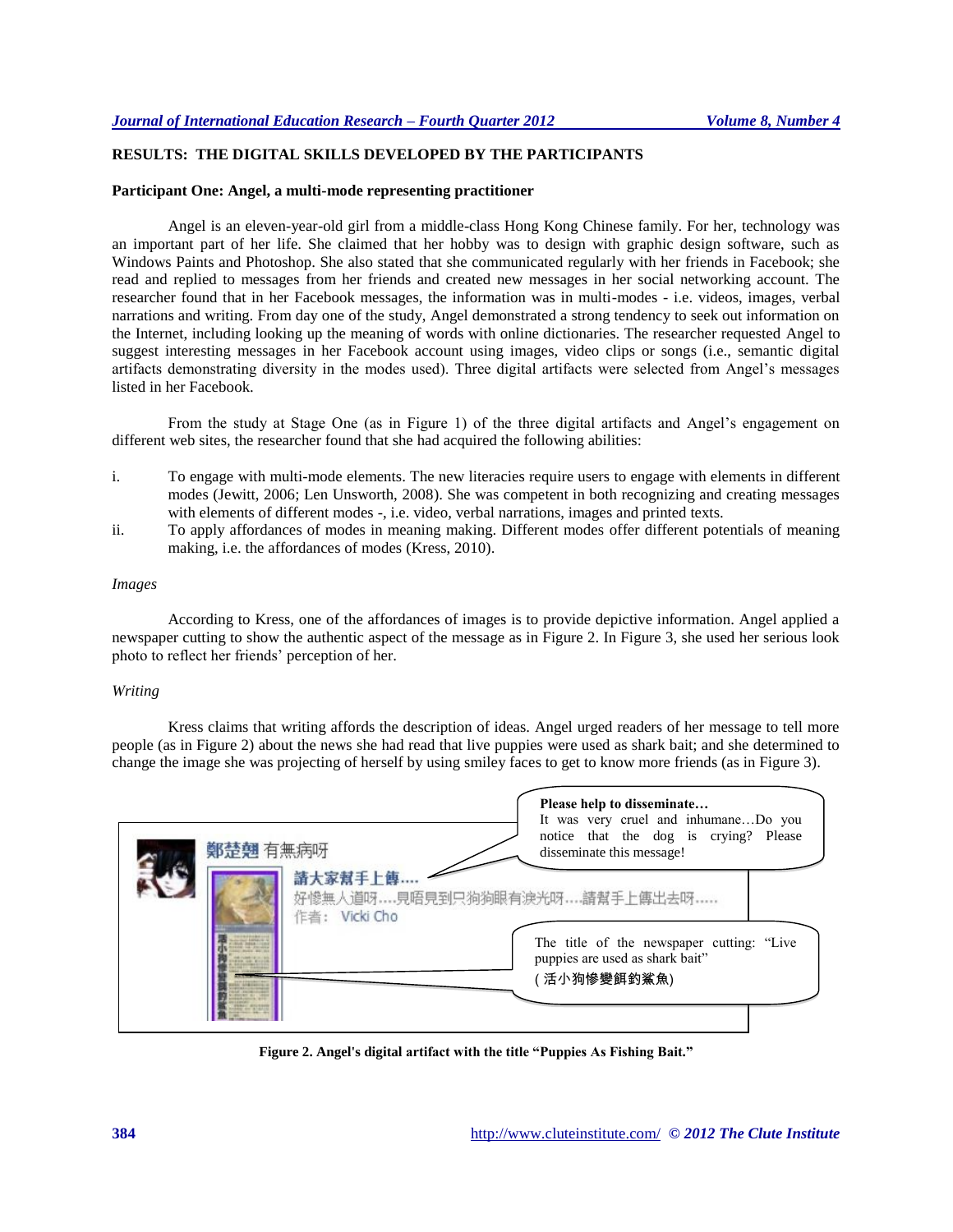

**Figure 3. The digital artifact by Angel with the title: A Psychological Test**

*Videos*

Also, according to Kress, videos provide information that demand changes of time or space, or information that is perceived through sight and hearing (emotion, attitudes, and etc.). Angel applied a video clip that showed a series of images with different narration for each, "The Handsome Guys and The Ugly Guys [\(http://www.youtube.com/watch?v=vZhSvMRiXtE\)](http://www.youtube.com/watch?v=vZhSvMRiXtE)". The narrations with illustrations compared how people perceived handsome and ugly boys performing a series of heterogeneous actions. For example: when a handsome boy reads a book, people would praise him as "a decent boy", but an ugly boy reading a book would be termed a "bookworm".

- iii. To link elements of different modes meaningfully in layouts. One of the values of information on screens lies in its contextual links. The links integrate elements of information in different modes contextually in spatial or temporal layouts [\(Kress, 2010;](#page-10-0) [Leeuwen, 2005\)](#page-10-10); Angel demonstrated her understanding to elaborate on the title (writing) with the newspaper cutting (an image) as in Figure 2, and to complement the body message (writing) with a photo (an image) as in Figure 3.
- iv. To navigate information on screens with hypertexts. Hypertexts differ from traditional texts. They afford readers interaction with text in a manner that is meaningful to them [\(Jonassen, 1986;](#page-10-17) [Leeuwen, 2005;](#page-10-10) [Martinec & Leeuwen, 2009\)](#page-10-8). The researcher found that Angel could quickly adapt to the navigation potential and the processing of digital texts of different modes.

On top of the four digital practices that have been noted from the literature, two additional skills emerged specifically from the Stage One study. Angel had also acquired the following abilities:

- v. To design the path of engagement on screens, in which she made her own inferences in the process of meaning making. This is obviously very different from reading written texts where the discourse and meaning are arranged by the author.
- vi. To assimilate digital functionalities in learning. Angel demonstrated her competency in searching for information in Facebook and, as mentioned, in using an online dictionary during the interview.

Six mutually exclusive viewing and representing skills were identified. Furthermore, in Angel's three selected digital artifacts, the messages consisted of elements in different modes: i.e. images, sound, verbal narrations, video and writing. The researcher categorized her as a 'Multi-mode representing practitioner.'

*© 2012 The Clute Institute* http://www.cluteinstitute.com/ **385**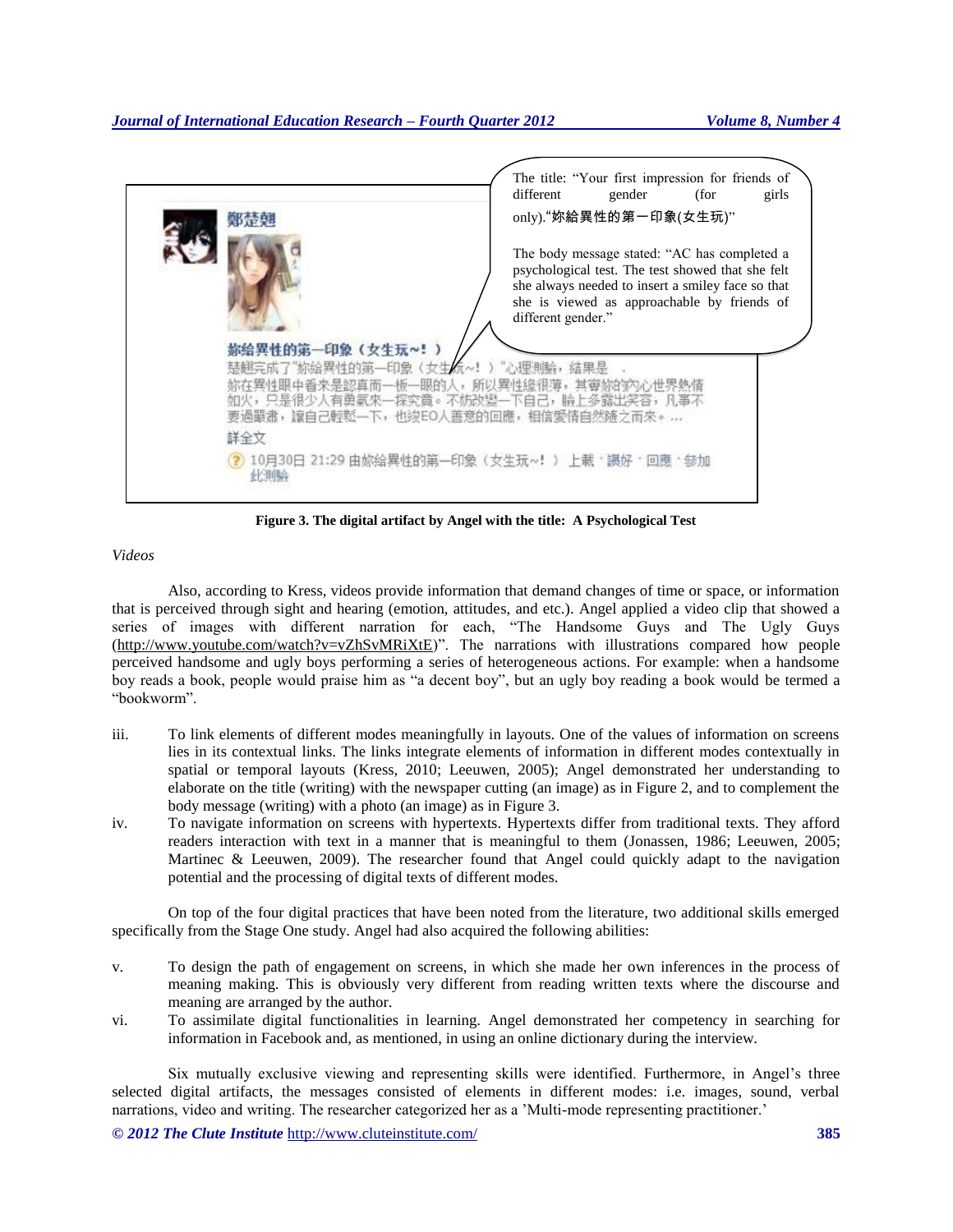# *Journal of International Education Research – Fourth Quarter 2012 Volume 8, Number 4*

The second stage of the research was to find out how Angel extended her six viewing and representing skills into her English Language learning activities, which included her formal learning practices and her independent schoolwork. Four skills were found to have been extended from Stage One. Two were found in her formal learning:

- 1. Utilization of navigation skill (in her screen engagement she navigated with hyperlinks, multitasking and pop-up windows.).
- 2. Assimilating of digital functionality skill (she looked up words via Yahoo Dictionary, searched for information using Yahoo Search function and "copied and pasted" when editing her writing). Another two were found in her independent schoolwork.
- 3. Creating messages with elements of different modes skill (in PowerPoint, she created messages with images and writing).
- 4. Applying affordances of modes skill (She also applied the affordances of modes in the same writing and images). The school did not promote the use of monitor screens in assignments and independent schoolwork.

Interviewing of the teacher confirmed that the objectives of the lessons were to provide children with appropriate practices and knowledge as specified in the English Language curriculum. The teacher added that the lesson focused on tenses and comprehension practice. The focuses suggested that Angel's formal English Language learning with digital text focused on the writing mode (i.e. meaning is transpired through print) and the content appeared in linear forms (the continuous engagement of readers in a fixed sequence). The interview with Angel's teacher showed that she was aware of two viewing and representing skills:

- 1. "Assimilating digital functionalities" (as she commented: "*Digital dictionaries can help children to learn independently*"; *"…it is easy to manage children's work in terms of submission and marking…"*) and
- 2. "Designing one's path of engagement" (the teacher stated, *"Learning through computers can allow children to learn actively."*)

#### **Participant Two: Winnie, a multimodal written text representing practitioner**

Winnie is an eleven-year-old girl. She engaged with the Internet for only two days per week, each session being of two hours duration. The engagement comprised listening to songs, playing games, and reading her blogs (she had a Yahoo blog account). She communicated with her friends through the blogs. Winnie preferred to use the writing mode in all her messages. She perceived that writing allowed her to express her feelings clearly to the reader.

In the first stage of research, four digital artifacts were selected from Winnie's out-of-school on-screen digital practices. From the data collection methods at Stage One as per Figure 1, the researcher observed that Winnie had acquired the same six viewing and representing skills. Although Winnie preferred to represent her messages in writing, the researcher noticed that she paid more explicit attention to the visual features of texts such as font size, formatting, paragraphing of main message and title. Winnie's written text provided meaning visually, more than linguistically. Messages in writing were treated as "resumes" (short statements). Winnie exhibited unique ways of presenting her messages in writing mode. The researcher classified her as a "multimodal written text representing practitioner".

In the second stage of the research, the researcher identified only 'screen navigation' and 'assimilating digital functionalities' - as having been extended into Winnie's formal learning. She could use hyperlinks, multitasking and pop-up windows in her navigation, and regularly searched online for information in her attempts to complete her formal learning practices on screen.

The interviews with the teacher confirmed that the objectives of the lesson focused on conjunctions in English grammar and comprehension. During the interviews, the teacher also acknowledged the presence of three viewing and representing skills: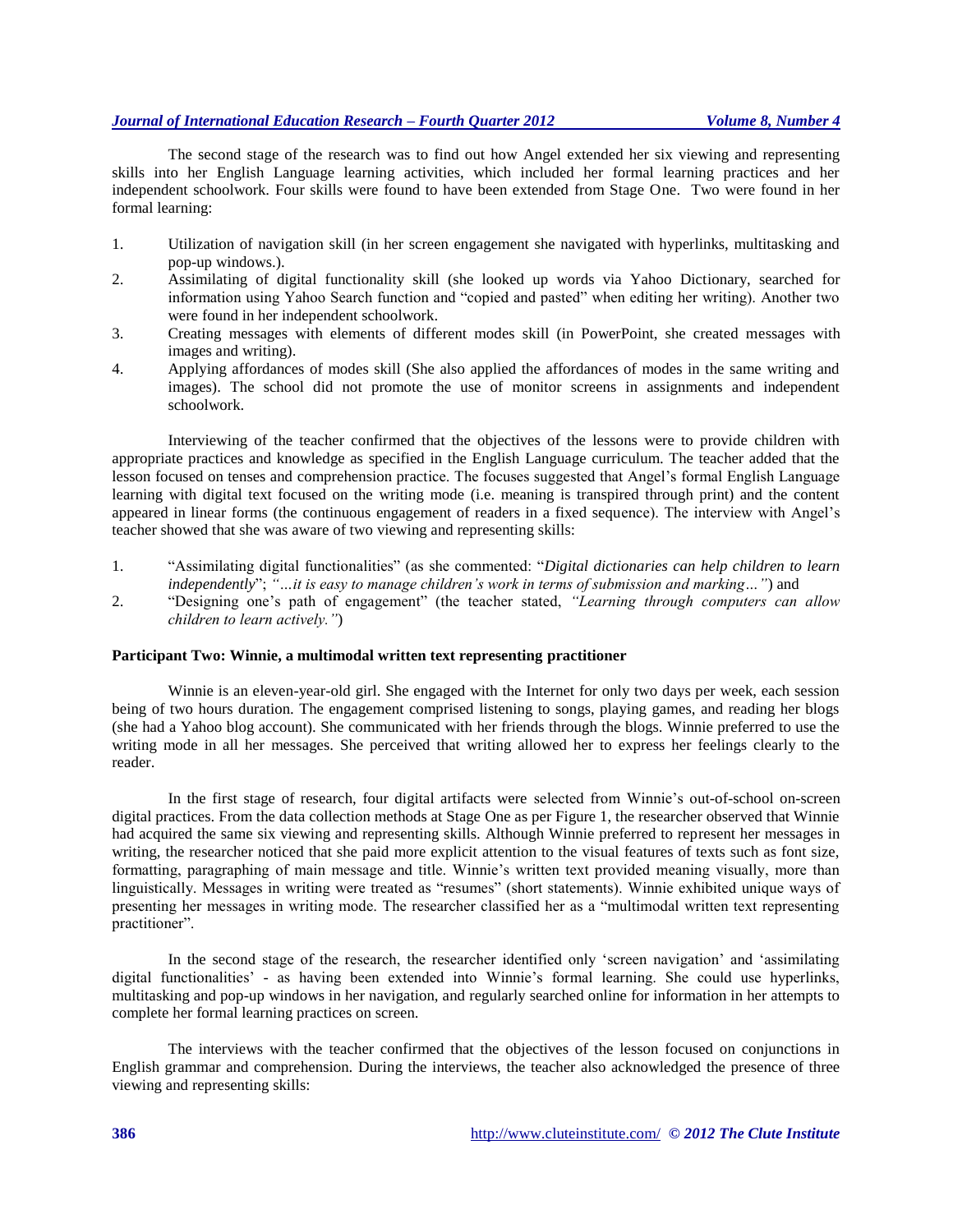# *Journal of International Education Research – Fourth Quarter 2012 Volume 8, Number 4*

- 1. "Assimilating digital functionalities", as demonstrated when the teacher commented, *"…the system can mark the children's schoolwork"* and *"…the online dictionary helps the child to look up the meaning of words."*
- 2. The skill of "designing one's path of engagement", was acknowledged in the teacher's stating, *"…the children are able to be more independent in learning.*
- 3. The skill of "applying affordances of modes" was referred to when the teacher commented that *"…the vocal reading can help children to understand the content better…."*

#### **Participant Three: Nicole, a digital-savvy practitioner**

Nicole is a twelve-year-old girl. During the interview, the researcher observed her pulling out her smartphone to display her music and photos saved to the device. She gave the impression of routinely using her smartphone thus. At home, she accessed the computer twice per week. Each time she spent ninety minutes surfing the Internet. She used MS Office for some of her work, the school website to submit her schoolwork, MSN for communication and Yahoo to search for information related to her schoolwork. She also posted messages regularly on her blog at [www.Qooza.hk](http://www.qooza.hk/) and booked movie tickets online.

In the first stage of the research, five digital artifacts were selected from Nicole's out-of-school on-screen digital practices. The same six digital skills as observed in the previous cases were apparent in her engagement with Internet and from her digital artifacts. However, she demonstrated different uses and appreciation of digital functionalities. The researcher termed her a "digital savvy practitioner."

In Stage Two - formal learning research - four skills were extended from Stage One. 1. Nicole engaged with elements of multi-modes, namely images and writing. 2. She navigated on the screen with hyperlinks. 3. She was also found to have assimilated digital functions by editing her writing. 4. The last extended skill was apparent when Nicole designed her path of engagement to complete her schoolwork.

When interviewed, Nicole's teacher identified the titles of the lesson as English Grammar - i.e. verb agreement and comprehension practice. Both were in writing mode. In the same interview, the teacher demonstrated her awareness of three viewing and representing skills. That is, the skills of "designing one's path of engagement", "applying the affordances of modes", and "screen navigation".

#### **Participant Four: Wong, A Viewing Practitioner**

Wong is eleven years old. She was a quiet and shy girl. She averaged 3 days per week using computers, mostly for finishing school homework and leisure. She used MS Word for her schoolwork. Each computer session she spent 90 minutes surfing the Internet and communicating in Facebook. She looked up words and searched for information online.

In the first stage of the research, five digital artifacts were selected from Wong's out-of-school on-screen digital practices. Although her digital artifacts and engagement on-screens evidenced the same six viewing and representing skills as for previous cases, Wong was unique among the participants. She did not create much information on-screen, preferring to view and read instead. The researcher classified her as a "Viewing Practitioner."

The second stage of research indicated that she engaged with images and writing, navigated with hyperlinks and assimilated digital functionality by "copying and pasting" in her schoolwork.

The interview with her teacher before and after the lesson showed that the focuses of the lesson were on writing mode. However, the teacher was aware of three viewing and representing skills: "assimilating digital functionalities", "designing one's path of engagement" and "applying the affordances of modes".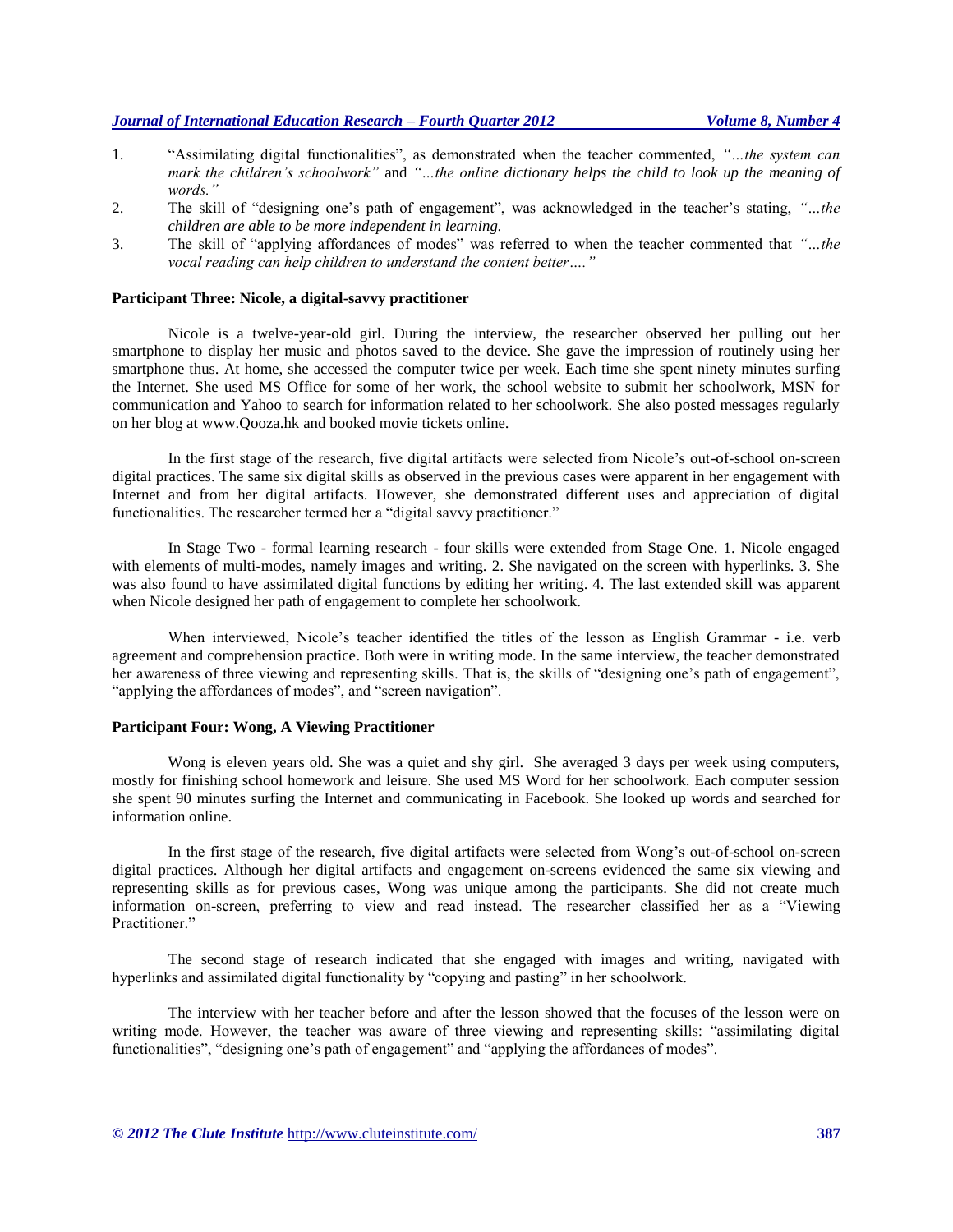## **DISCUSSION OF RESULTS AND RECOMMENDATIONS**

In this study, six viewing and representing skills are identified (as in Table 2) in response to the first research question. Four of these skills - skills 1,2,3 and 4 - were derived from practices identified in the literature review before the data collection [\(Jewitt, 2006;](#page-10-6) [Kress, 2010;](#page-10-0) [Kress & Leeuwen, 2007;](#page-10-18) [Leeuwen, 2005;](#page-10-10) [Martinec &](#page-10-8)  [Leeuwen, 2009\)](#page-10-8). Two additional skills emerged from the study.

| Table 2. Viewing and representing skills developed from children's out-of-school digital practices |  |  |
|----------------------------------------------------------------------------------------------------|--|--|
|                                                                                                    |  |  |

| Skill      | Area                    | <b>Skill</b>                                                                                      |
|------------|-------------------------|---------------------------------------------------------------------------------------------------|
| One        | Multi-mode              | The skill to recognize and create elements of different modes on screen.                          |
| Two        | Affordances of modes    | The skill to apply and engage with the affordances of different modes in digital practices on     |
|            |                         | screen.                                                                                           |
| Three      | Contextual Links        | The skill to interpret and create contextual links (in spatial/temporal layouts) with elements of |
|            |                         | different modes.                                                                                  |
| Four       | Navigation              | The skill to move around a screen to engage with information.                                     |
| Five       | Self-regulated path of  | The skill to design one's own path of engagement with information on a screen.                    |
|            | engagement              |                                                                                                   |
| <b>Six</b> | Digital functionalities | The skill to assimilate digital functionalities in one's engagement on screen.                    |

A summary of how these skills are extended into formal school learning and independent schoolwork is displayed in Table 3. The second research question will be answered based on these findings.

In investigating how children extended their viewing and representing skills into formal school learning, the researcher found that skills one, four, five and six were utilised, while skills two and three were not in evidence (as in Table 3).

The studies from the four cases show that English language learning at school focuses on linguistic development (such as grammar and reading comprehension) as observed in classroom observations and the interviews with the teachers. Although skill one (multi-mode) is extended as images in formal learning, the affordances of images (skill two) and the contextual links between images and writing mode (skill three) were not utilized. The result is consistent with the findings of other studies where images were found to be not utilized meaningfully in learning [\(Daly & Unsworth, 2011;](#page-10-19) [Len Unsworth, 2008\)](#page-11-2).

| II'0111 then_0ut-01-school uighal practices lino their formal and independent schoolwork |                   |         |            |             |
|------------------------------------------------------------------------------------------|-------------------|---------|------------|-------------|
| Skill                                                                                    | Details           | Out-of- | Formal     | Independent |
|                                                                                          |                   | School  | Schoolwork | Schoolwork  |
| To recognize and create elements of different modes on screen.                           | Writing           |         |            |             |
|                                                                                          | Images            | V       | ✔          | V           |
|                                                                                          | Video             | ✓       |            |             |
|                                                                                          | Animation         | V       |            |             |
| To apply and engage with the affordances of different modes in                           | Images            | ✓       |            | V           |
| digital practices on screen.                                                             | Writing           | V       |            | V           |
|                                                                                          | Video             | V       |            |             |
|                                                                                          | Animation         | V       |            |             |
|                                                                                          | Colour            | V       |            |             |
| To interpret and create contextual links (in spatial/temporal                            | Spatial           | V       |            | V           |
| layouts) with elements of different modes.                                               | Temporal          | ✓       |            |             |
| The skill to move around a screen to engage with information.                            | <b>Hyperlinks</b> | V       | ✓          |             |
|                                                                                          | Multitasking      |         | ✓          |             |
|                                                                                          | Pop-Up Windows    |         | ✔          |             |
|                                                                                          | Scroll Bar        |         | ✓          |             |
| To design one's own path of engagement with information on a                             | No Fixed Path of  | V       | ✓          |             |
| screen.                                                                                  | Engagement        |         |            |             |
| To assimilate digital functionalities in one's engagement on                             | Multi-            | V       | ✔          |             |
| screen.                                                                                  | functionalities   |         |            |             |

**Table 3. How primary school children extend viewing and representing skills learnt from their out-of-school digital practices into their formal and independent schoolwork**

*Note.* " $\checkmark$ " denotes "the skill is found to be evident in the area indicated in the title of the column".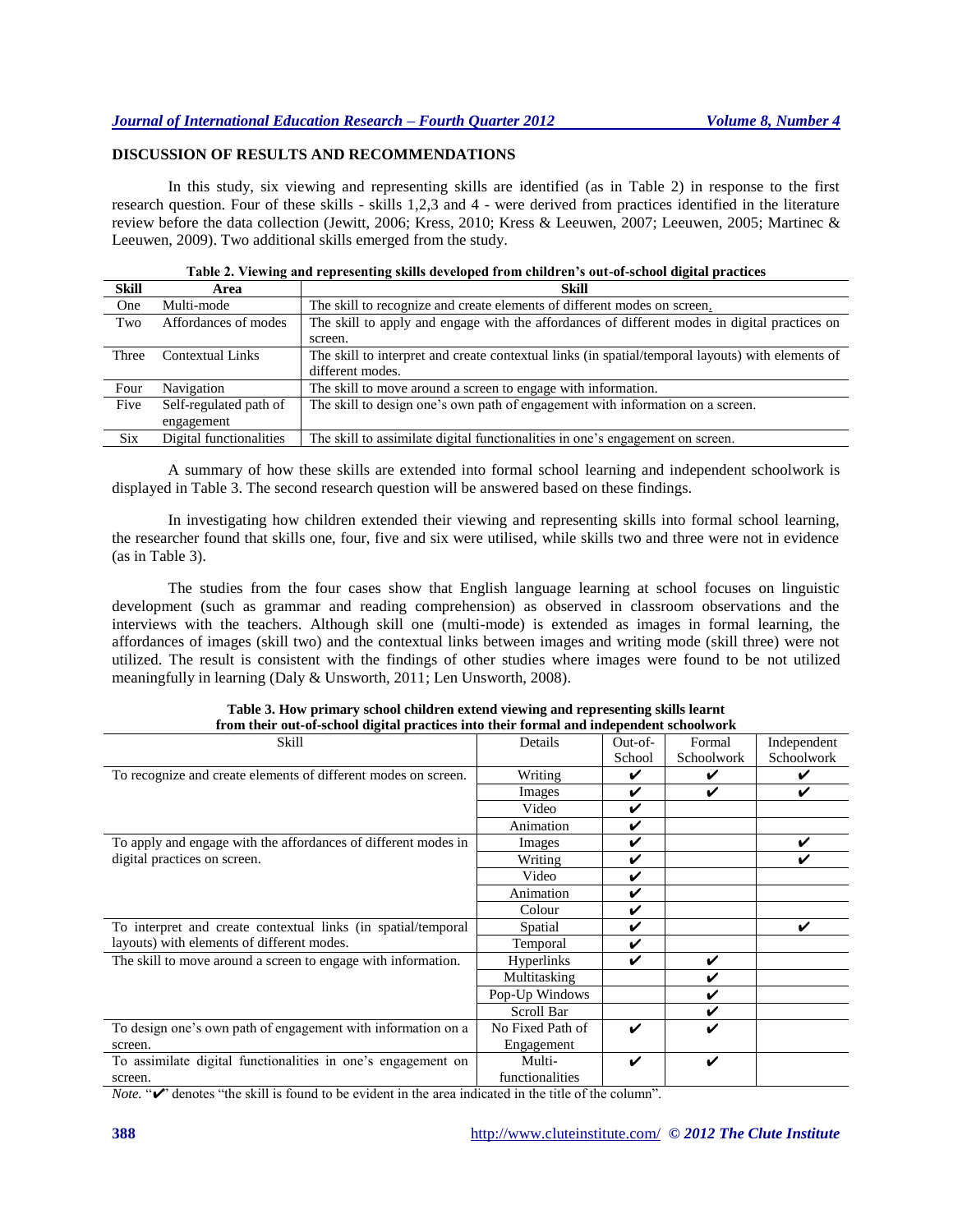Angel's formal learning promotes uni-mode literacy [\(Kress, 2003;](#page-10-7) [Len Unsworth, 2008\)](#page-11-2) and linear text processing[\(Luke, 2003\)](#page-10-20). Therefore, these would seem to suggest that skill two and three were not extended.

However, the research found that children extended skills four, five and six intuitively into their formal learning on screens (as in Table 3). Furthermore, feedback from the teachers indicated the fact that they were also aware of the skills.

On the other hand, in the participants' independent schoolwork, it was noted that the children extended skills one, two and three into their independent schoolwork. Besides creating their messages meaningfully with images and writing, they were also skilled at creating meaning with contextual links with non-linear spatial layouts (skill three). However, skills four, five and six were not in evidence in their independent schoolwork. This finding may be partially attributed to the criteria set by the teachers when the schoolwork was assigned. That is, there was no teacher-led promotion of schoolwork to be completed on screens with digital texts. Rather, the teachers requested that independent schoolwork be printed to hard copy.

A pedagogical implication arises from this research. Each participant had different preferences in relation to the ways in which they engaged with digital texts. At least four different viewing and representing practices were identified, and the respective participants divided into categories as follows:

- 1. Multimodal practitioner one with viewing and representing skills who prefers to engage with elements of multi-modes formats
- 2. Multimodal written text representing practitioner one with viewing and representing skills that prefers to engage with writing mode format
- 3. Digital savvy practitioner one who is skillful in applying digital knowledge in day-to-day activities and practices
- 4. Viewing practitioner one who prefers to view but not to represent their ideas and messages on screen

Four different learning practices that emerged in the current study are consistent with the different dimensions of learning styles as reported by [\(Silverman & Felder, 1988\)](#page-11-7). This finding implies that education should adopt more individualized approaches to allow learners to design their own style and practice in learning. Other research also claims that different learning practices greatly affect screen-based learning performance [\(Huang, Lin,](#page-10-21)  [& Huang, 2012\)](#page-10-21). The research finding in skill five has demonstrated that children are capable of designing their own paths of engagement. Further investigation is needed to gain insight into these issues.

#### **RECOMMENDATIONS**

If digital literacies are to be effectively incorporated into primary school English Language learning, the following recommendations emerging from this study should be considered.

- The Primary School English Language Curriculum in Hong Kong should be revised to incorporate the six skills. The Government-mandated English Language Curriculum should not solely promote a linguistic view of literacy (with focus being on the mode of writing). This fails to connect the kinds of literacy required in the school with the ''out-of-school worlds'' of most people. The findings of this study have generated a deeper understanding that children have acquired at least six skills. While traditional teaching approaches to the macro skills of listening, speaking, reading and writing [\(The Curriculum Development](#page-11-8)  [Council, 2004\)](#page-11-8) are clearly still vitally important, the six skills identified in this report should also be incorporated into the Language classroom in order to embrace digital text with different modes.
- English language learning should also promote media-mediated public pedagogy via popular culture modes such as blogs and social media. This pedagogy enhances learning on screens and promotes self-generated ideas [\(Richards & Jennifer, 2010\)](#page-11-9). The research findings show that children extended different skills into both formal learning and independent schoolwork (as in Table 3). Children did not extend skills two and three into their formal learning on screens. The focus on linguistic learning in a uniform model approach on screen might not optimize the benefit to learners. Children also did not extend skills four, five and six into their independent schoolwork, for which the teachers demanded hard copy printouts. Language learning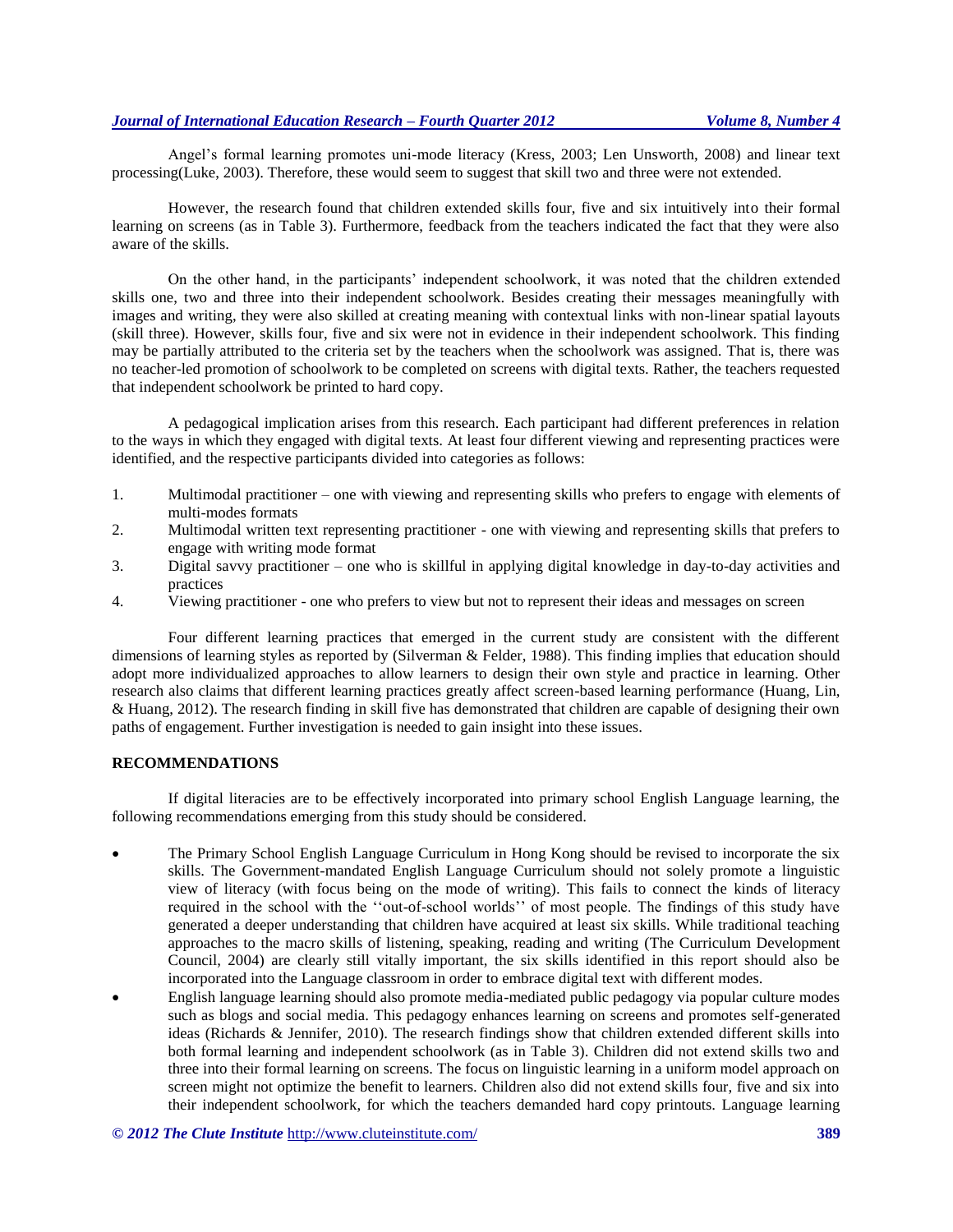should not be treated as a funnel where all digital literacies must be squeezed into and through the narrow passage of current print-directed meaning representations. English language with digital literacies should expand the tremendous restrictiveness of the current practices. The media-mediated public pedagogy can bridge the shortcomings of both formal learning and independent schoolwork.

 A self-regulated learning approach should be promoted in English Language learning. This research report has pointed out that learning materials need to be designed to incorporate different learning practices. Children do not necessarily learn in exactly the way the teaching is set. The lack of specific direction for teaching about and with digital texts has been recognized [\(Walsh, et al., 2007\)](#page-11-5). New pedagogical strategies that support self-regulated learning, such as social media, computer games, and public pedagogy of technological spaces [\(Richards & Jennifer, 2010\)](#page-11-9) must be promoted, as they are drawing children away from traditional educational settings.

#### **LIMITATIONS**

The research reported on in this paper had several limitations. Although the study focused on how children extend their out-of-school digital practices into English language learning, most of the digital artifacts deriving from their out-of-school practices were not in the English language. Therefore, the research findings may not be generalizable to English Language learning on screens. Further, different subjects might have different skills of focus [\(Huang, et al., 2012\)](#page-10-21). Future research could focus on the full range of school subjects and the essential digital skills relevant to each.

Doubt must be acknowledged as to the validity of inferences about the children's abilities to extend their skills developed from out-of-school digital practices to their independent schoolwork, since little such work was assigned. Further research could be conducted to focus on schools that do assign their students independent schoolwork on screen. Our study is focused on P5–P6 grade students (Primary Five and Primary Six); it should be highlighted that homework differs according to grades. Therefore, it may not be valid to make inferences about other grades on the basis of the current research results. Future study could focus on students of different age groups.

#### **CONCLUSION**

The current multiple case studies research identifies at least six emerging viewing and representing skills that children have acquired from their out-of-school digital practices. The writing mode was found to be the focus of the participants' learning in their English Language classrooms. However, it was observed that the children have intuitively extended some of their viewing and representing skills into their formal learning and independent schoolwork.

Although several researchers have investigated aspects of digital multimodal texts in addressing new literacies for young children [\(Jewitt, 2008;](#page-10-22) [Kress, 2003;](#page-10-7) [Martinec & Leeuwen, 2009;](#page-10-8) [L. Unsworth, 2001;](#page-11-10) [Len](#page-11-11)  [Unsworth, Thomas, Simpson, & Asha, 2005\)](#page-11-11), the lack of specific direction in integrating digital texts into primary school English Language courses in Hong Kong is yet to be thoroughly explored. The current research provides a framework for the integration of digital texts into the primary school curriculum in Hong Kong, along with specific recommendations that emerged from the research findings and implications.

As mentioned previously, the findings of this research are not necessarily generalizable to subjects other than English Language learning on screens, since different subjects might have different skills of focus.

Future research could focus on the full range of subjects and the digital skills that might be essential in each subject, with the view to providing a set of specific guidelines for the respective subject teachers. While it is acknowledged that inferences about other subjects and grades should not necessarily be made on the basis of the current research, which is limited to primary school students of P5-P6 level, the results provide some groundwork and suggest implications for future research into language and literacy learning in primary schools.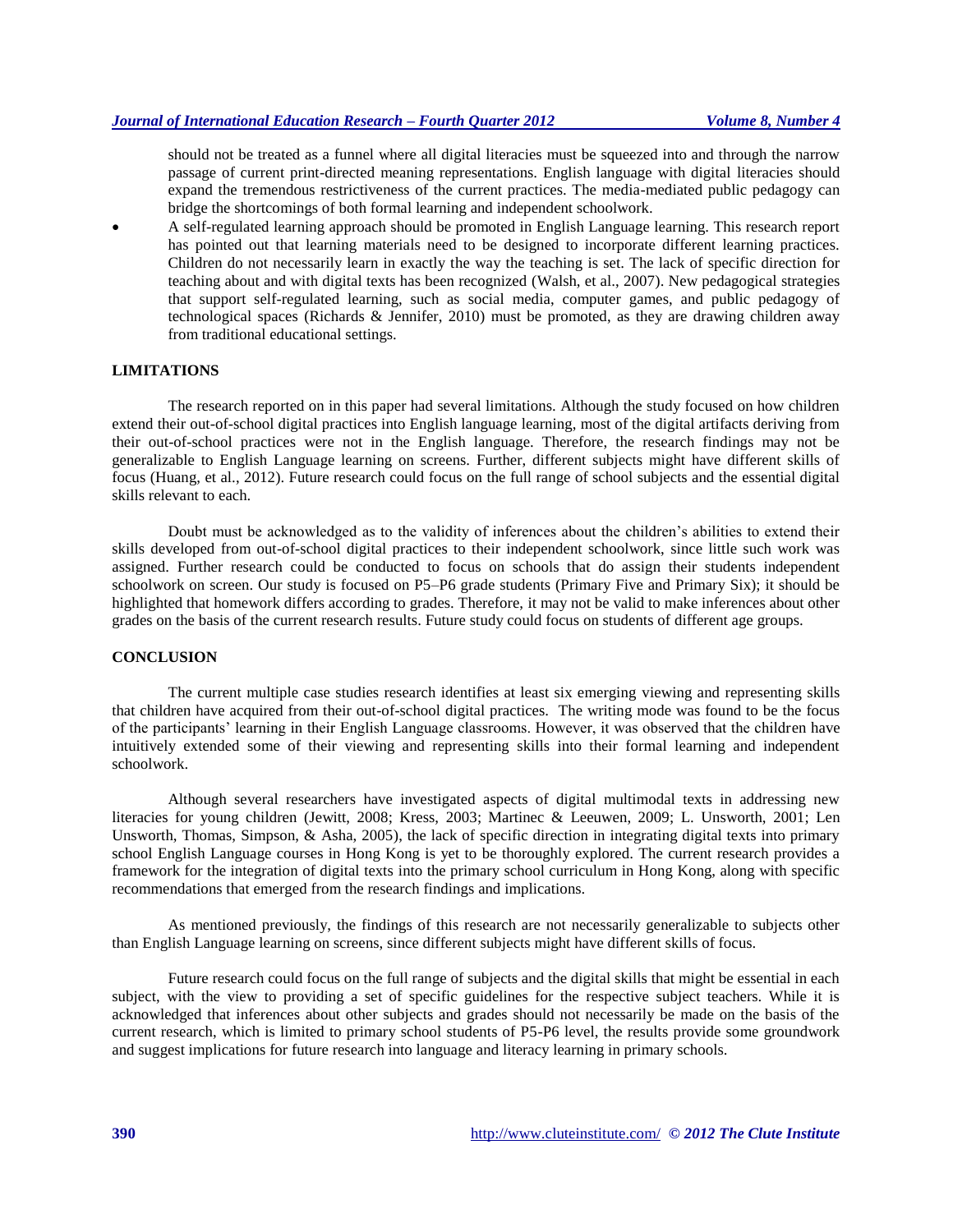## **AUTHORS INFORMATION**

**Daniel Churchill** is Assistant Professor at Faculty of Education, The University of Hong Kong, Pokfulum Road, Hong Kong. E-mail: [dchurch@hkucc.hku.hk](mailto:dchurch@hkucc.hku.hk)

**Kay Yong, Khoo** is an Ed.D. research student at the Faculty of Education, The University of Hong Kong, Pokfulam Road, Hong Kong. E-mail: [kykhoo@yahoo.com](mailto:kykhoo@yahoo.com) (Corresponding author)

#### **REFERENCES**

- <span id="page-10-4"></span>1. Buckingham, D., & Willett, R. (2006). Is there a DIgital Generation? In D. Buckingham (Ed.), *Digital Generations*. London: Lawrence Erlbaum Associates.
- <span id="page-10-11"></span>2. Connelly, J. (2008). Symbolic Costructions in Global Public Visuals: A Pedagogic Framework for Critical Visual Literacy. In L. Unsworth (Ed.), *Multimodal Semiotics*. London: Continnum International Publising Group.
- <span id="page-10-12"></span>3. Cope, B., & Kalantzis, M. (Eds.). (2000). *Multiliteracies: Literacy Learning and the Design of Social Futures*. Melborne: Macmillan.
- <span id="page-10-19"></span>4. Daly, A., & Unsworth, L. (2011). Analysis and comprehension of multimodal texts. *Australian Journal of Language and Literacy, 34*(1), 20.
- <span id="page-10-1"></span>5. Department for Children schools and families UK. (2009). The New Primary Curriculum, from <http://www.dcsf.gov.uk/newprimarycurriculum/>
- <span id="page-10-9"></span>6. Education and Manpower Bureau HK. (July 2004). *Empowering learning and teching with information Technology*: Government of the Hong Kong Special Administrative Region,China.
- <span id="page-10-14"></span>7. Gay, L. R., Mills, G. E., & Airasian, P. (2006). *Educational Research - Competencies for Analysis and Applications* (8th ed.). Columbia, Ohio: Prentice Hall.
- <span id="page-10-13"></span>8. Gee, J. (2003). *What Computer Games have to teach us about Learning and Literacy*. New York: Palgrave Macmillan.
- <span id="page-10-21"></span>9. Huang, E. Y., Lin, S. W., & Huang, T. K. (2012). What type of learning style leads to online participation in the mixed-mode e-learning environment? A study of software usage instruction. *Computer & Education, 58*(1), 12.
- <span id="page-10-6"></span>10. Jewitt, C. (2006). *Technology, Literacy and Learning - A multimodal approach*. Oxon: Routledge.
- <span id="page-10-22"></span>11. Jewitt, C. (2008). Multimodality and literacy in School Classrooms. *Review of research in education, 21*(1), 241.
- <span id="page-10-17"></span>12. Jonassen, D. H. (1986). Hypertext Principles for Text and Courseware Design. *Journal of Educational Psychologist, 21*(4), 269-292.
- <span id="page-10-5"></span>13. Kimber, K., & Claire, W. S. (2008). Assessing Digital Literacies: Can Assessment Ever Be the Same? In L. Unsworth (Ed.), *New Literacies and the English Curriculum* (pp. 328-352). London: Continuum.
- <span id="page-10-7"></span>14. Kress, G. (2003). *Literacy in the new media age*. London: Routledge.
- <span id="page-10-0"></span>15. Kress, G. (2010). *Multimodality- A social semiotic approach to contemporary communication*. Abingdon,Oxon: Routledge.
- <span id="page-10-3"></span>16. Kress, G., & Jewitt, C. (2003). *Multimodal Literacy*. NY: Peter Lang.
- <span id="page-10-18"></span>17. Kress, G., & Leeuwen, T. V. (2007). *Reading Images: The Grammar of Visual Design,2nd edition*. London: Routledge.
- <span id="page-10-10"></span>18. Leeuwen, T. V. (2005). *Introducing Social Semiotics*. Abingdon,Oxon: Routledge.
- <span id="page-10-20"></span>19. Luke, C. (2003). Pedagogy, connectivity, multimodality and interdisciplinarity. *Reading Research Quarterly, 38*(10), 356-385.
- <span id="page-10-8"></span>20. Martinec, R., & Leeuwen, T. V. (2009). *The Language of New Media Design-Theory and practice*. Oxon: Routledge.
- <span id="page-10-15"></span>21. Merriam, S. B. (1988). *Case Study Research in Education- A Qualitative Approach*. San Francisco: Jossey-Bass Publishers.
- <span id="page-10-16"></span>22. Merriam, S. B. (2009). *Quaitative Research- A Guide to Design and Implementation*. San Francisco: Jossey-Bass.
- <span id="page-10-2"></span>23. Ministry of Education Ontario. (2006). *The Ontario Curriculum Grace 1-8 (Language)* Ontario: Ministry of Education.

*© 2012 The Clute Institute* http://www.cluteinstitute.com/ **391**